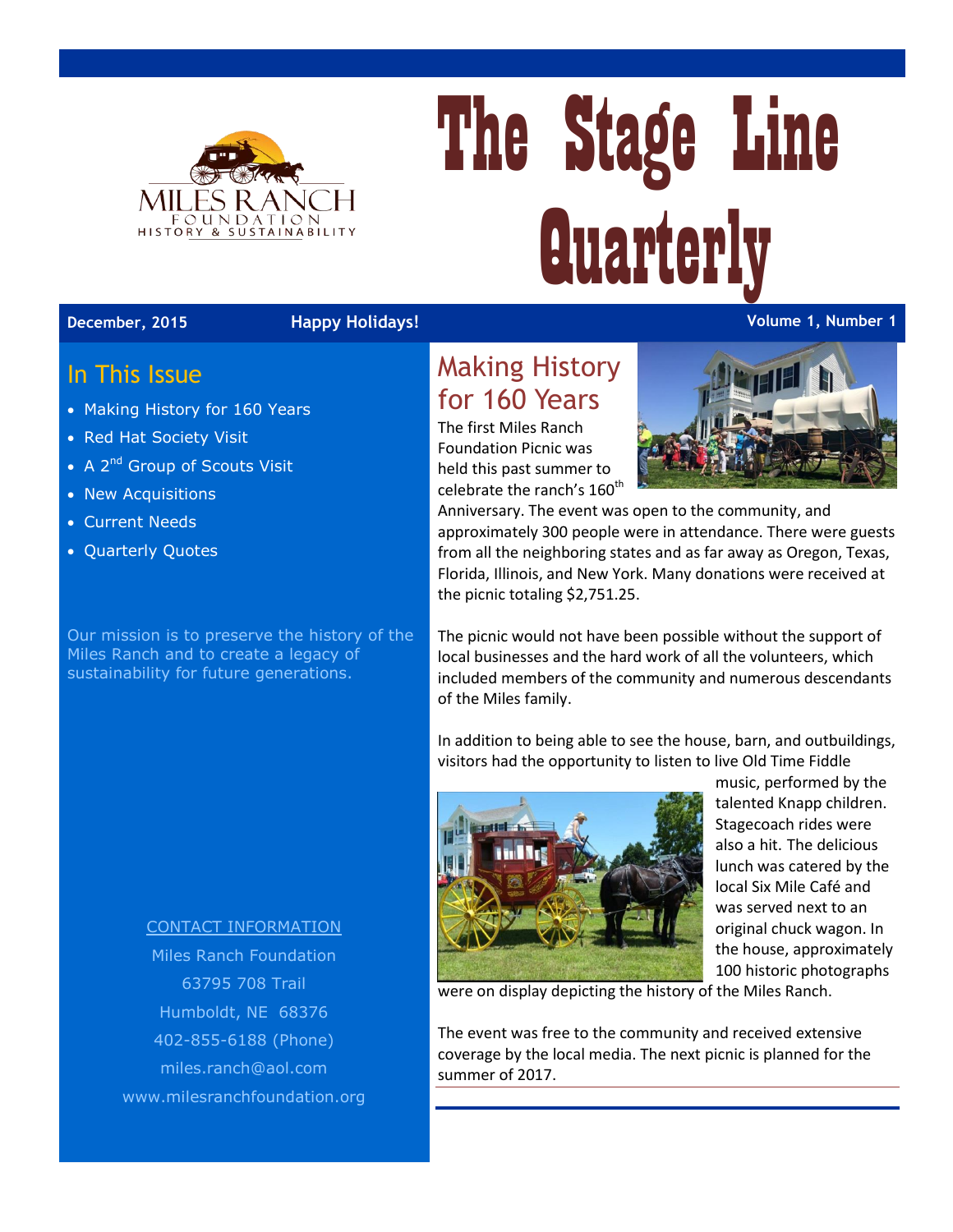The history of the Miles Ranch is an irreplaceable heritage. We should do all we can, so it is not lost, forever. We are the last generation that can save this heritage.



# Red Hat Society Visit

Members of the local Red Hat Society enjoyed an afternoon visit to the Historic Miles Ranch on

September 23<sup>rd</sup>. They received a tour of the entire property and were able to hear and share many stories about the Ranch. The Red Hat Ladies were great fun and brought delicious cookies baked by Karen Krofta. We can't wait for their next visit!

## A 2<sup>nd</sup> Group of Scouts Visit

On October 26, a group of local Cub Scouts came to visit the Miles Ranch. This was the 2<sup>nd</sup> time we have hosted a group of Scouts. They learned about the rich history of the Miles Ranch and how important it was to the



development of the West. In the age of emails, social media, and instant messaging, it is easy to take for granted the crucial role the Overland and Oregon Trails played in westward migration. Thanks to brave men like Colonel Miles, passengers, mail, and goods traveled across the plains connecting and binding a new nation.

The Scouts got to see the inside of Nebraska's oldest barn with its heavy hand hewn beans connected by mortise and tenon joints held together by wooden pegs. They also toured the main floor of the historic mansion house. They had some great questions and in the end received some candy bars. The kids were excited, but so were we with the opportunity to share the ranch's story with a new generation.

#### New Acquisitions

New acquisitions allow us to better interpret the history of the Miles Ranch and Colonel Miles' legacy. At the picnic, Steven Miles, the great- great- grandson of Colonel Miles, brought several historic documents and photographs that have revealed new details and filled some gaps. We were able to scan several items from Steve's amazing collection.

Photos of Samuel and Flora Belle Miles have been located and copies sent to us by his descendants. This is a great acquisition since we had very little from that side of the Miles Family. Those photos can now be seen on the Foundation's Facebook page.

The Miles Ranch Foundation is a Nebraska non-profit corporation with tax-exempt status under section 501(c)(3) of the Internal Revenue Code.

Donations should be made payable to the Miles Ranch following address:

F&M Bank 1701 Stone Steet Falls City, NE 68355